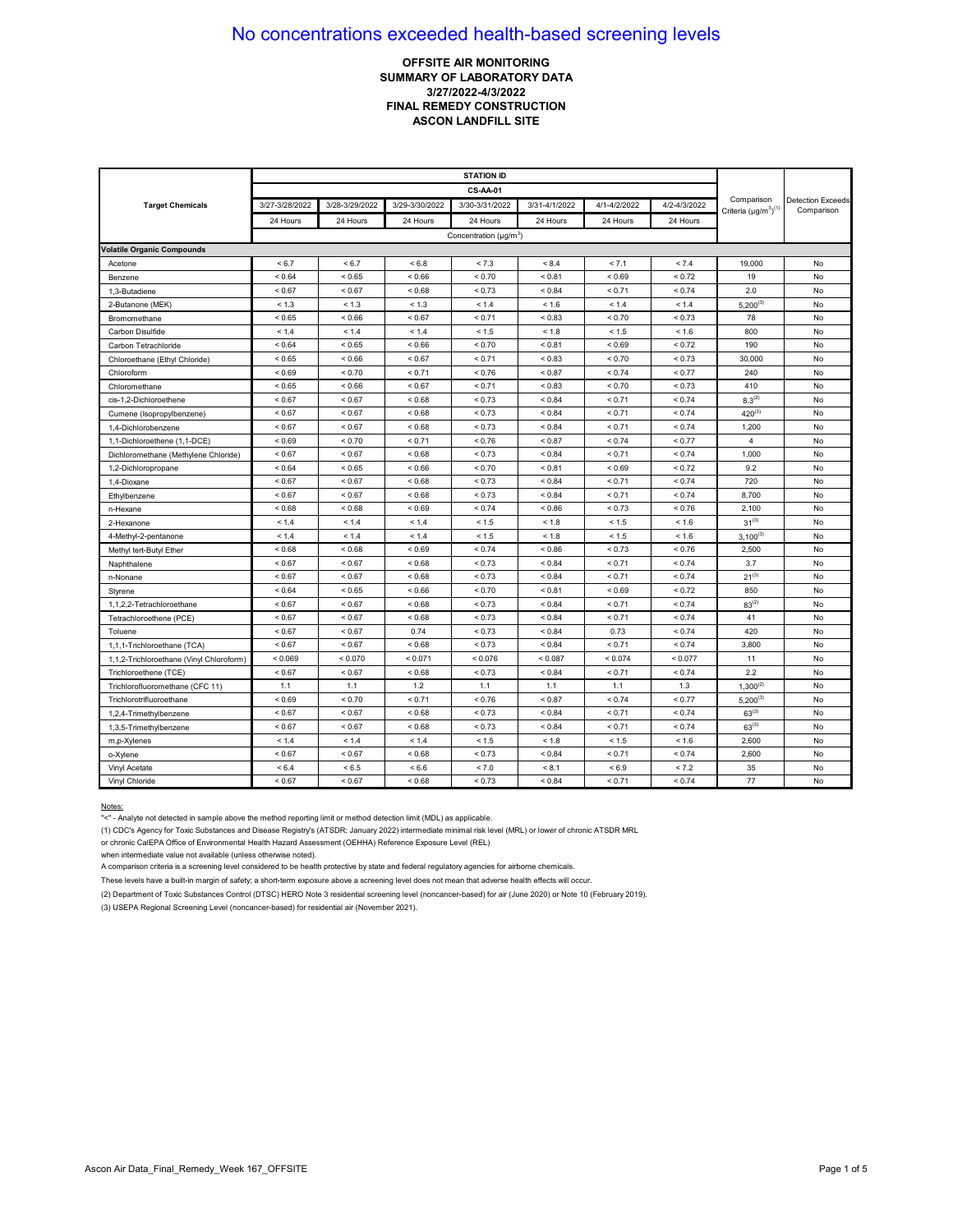## **OFFSITE AIR MONITORING** SUMMARY OF LABORATORY DATA 3/27/2022-4/3/2022 FINAL REMEDY CONSTRUCTION **ASCON LANDFILL SITE**

| <b>Target Chemicals</b>                  | 3/27-3/28/2022           | 3/28-3/29/2022 | 3/29-3/30/2022 | 3/30-3/31/2022                     | 3/31-4/1/2022 | 4/1-4/2/2022 | 4/2-4/3/2022 | Comparison<br>Criteria $(\mu q/m^3)^{(1)}$ | <b>Detection Exceeds</b><br>Comparison |
|------------------------------------------|--------------------------|----------------|----------------|------------------------------------|---------------|--------------|--------------|--------------------------------------------|----------------------------------------|
|                                          | 24 Hours                 | 24 Hours       | 24 Hours       | 24 Hours                           | 24 Hours      | 24 Hours     | 24 Hours     |                                            |                                        |
|                                          |                          |                |                | Concentration (µg/m <sup>3</sup> ) |               |              |              |                                            |                                        |
| <b>Volatile Organic Compounds</b>        |                          |                |                |                                    |               |              |              |                                            |                                        |
| Acetone                                  | $\sim$                   | < 6.9          | < 7.1          | < 7.1                              | < 7.2         | < 7.0        | < 7.5        | 19,000                                     | No                                     |
| Benzene                                  | --                       | ${}_{0.66}$    | ${}_{0.68}$    | ${}_{0.68}$                        | ${}_{0.70}$   | ${}_{0.68}$  | ${}_{0.73}$  | 19                                         | No                                     |
| 1,3-Butadiene                            | --                       | ${}_{0.69}$    | < 0.71         | < 0.71                             | < 0.72        | ${}_{0.70}$  | < 0.75       | 2.0                                        | No                                     |
| 2-Butanone (MEK)                         | ц,                       | < 1.3          | < 1.4          | < 1.4                              | < 1.4         | < 1.4        | < 1.5        | $5,200^{(3)}$                              | No                                     |
| Bromomethane                             | $\overline{\phantom{a}}$ | < 0.67         | ${}_{<0.69}$   | < 0.69                             | < 0.71        | < 0.69       | < 0.74       | 78                                         | No                                     |
| Carbon Disulfide                         | $\overline{a}$           | < 1.5          | < 1.5          | < 1.5                              | < 1.5         | < 1.5        | < 1.6        | 800                                        | No                                     |
| Carbon Tetrachloride                     | $\overline{\phantom{a}}$ | ${}_{0.66}$    | ${}_{0.68}$    | < 0.68                             | < 0.70        | ${}_{0.68}$  | < 0.73       | 190                                        | No                                     |
| Chloroethane (Ethyl Chloride)            | $\overline{a}$           | < 0.67         | ${}_{0.69}$    | ${}_{0.69}$                        | < 0.71        | ${}_{0.69}$  | < 0.74       | 30,000                                     | No                                     |
| Chloroform                               | ц,                       | < 0.71         | < 0.73         | < 0.73                             | < 0.75        | < 0.73       | ${}_{0.78}$  | 240                                        | No                                     |
| Chloromethane                            | $\overline{\phantom{a}}$ | ${}_{0.67}$    | ${}_{0.69}$    | ${}_{0.69}$                        | < 0.71        | ${}_{0.69}$  | ${}_{0.74}$  | 410                                        | No                                     |
| cis-1,2-Dichloroethene                   | $\overline{\phantom{a}}$ | ${}_{0.69}$    | < 0.71         | < 0.71                             | < 0.72        | < 0.70       | < 0.75       | $8.3^{(2)}$                                | No                                     |
| Cumene (isopropylbenzene)                | $\overline{\phantom{a}}$ | ${}_{<0.69}$   | < 0.71         | < 0.71                             | < 0.72        | < 0.70       | < 0.75       | $420^{(3)}$                                | No                                     |
| 1.4-Dichlorobenzene                      | ц,                       | < 0.69         | < 0.71         | < 0.71                             | < 0.72        | < 0.70       | < 0.75       | 1,200                                      | No                                     |
| 1,1-Dichloroethene (1,1-DCE)             | $\overline{\phantom{a}}$ | < 0.71         | < 0.73         | < 0.73                             | < 0.75        | ${}_{0.73}$  | ${}_{0.78}$  | 4                                          | No                                     |
| Dichloromethane (Methylene Chloride)     | ÷.                       | ${}_{0.69}$    | < 0.71         | 0.79                               | ${}_{0.72}$   | ${}_{0.70}$  | ${}_{0.75}$  | 1,000                                      | No                                     |
| 1,2-Dichloropropane                      | $\sim$                   | < 0.66         | ${}_{0.68}$    | 0.68                               | < 0.70        | ${}_{0.68}$  | < 0.73       | 9.2                                        | No                                     |
| 1.4-Dioxane                              | н.                       | ${}_{0.69}$    | < 0.71         | < 0.71                             | ${}_{0.72}$   | ${}_{0.70}$  | ${}_{0.75}$  | 720                                        | No                                     |
| Ethylbenzene                             | $\overline{\phantom{a}}$ | ${}_{0.69}$    | < 0.71         | < 0.71                             | < 0.72        | < 0.70       | < 0.75       | 8,700                                      | No                                     |
| n-Hexane                                 | $\overline{\phantom{a}}$ | < 0.70         | < 0.72         | < 0.72                             | < 0.74        | < 0.72       | < 0.77       | 2,100                                      | No                                     |
| 2-Hexanone                               |                          | < 1.5          | < 1.5          | < 1.5                              | < 1.5         | < 1.5        | < 1.6        | $31^{(3)}$                                 | No                                     |
| 4-Methyl-2-pentanone                     | $\overline{\phantom{a}}$ | < 1.5          | < 1.5          | < 1.5                              | < 1.5         | < 1.5        | < 1.6        | $3,100^{(3)}$                              | No                                     |
| Methyl tert-Butyl Ether                  | $\overline{a}$           | ${}_{0.70}$    | < 0.72         | < 0.72                             | ${}_{0.74}$   | < 0.72       | < 0.77       | 2,500                                      | No                                     |
| Naphthalene                              | $\overline{\phantom{a}}$ | ${}_{0.69}$    | < 0.71         | < 0.71                             | < 0.72        | < 0.70       | < 0.75       | 3.7                                        | No                                     |
| n-Nonane                                 | ц,                       | ${}_{0.69}$    | < 0.71         | < 0.71                             | ${}_{0.72}$   | ${}_{0.70}$  | < 0.75       | $21^{(3)}$                                 | No                                     |
| Styrene                                  | $\overline{\phantom{a}}$ | ${}_{0.66}$    | < 0.68         | < 0.68                             | < 0.70        | ${}_{<0.68}$ | < 0.73       | 850                                        | No                                     |
| 1,1,2,2-Tetrachloroethane                | $\sim$                   | ${}_{<0.69}$   | < 0.71         | < 0.71                             | < 0.72        | < 0.70       | < 0.75       | $83^{(2)}$                                 | No                                     |
| Tetrachloroethene (PCE)                  | н.                       | ${}_{0.69}$    | < 0.71         | < 0.71                             | < 0.72        | < 0.70       | < 0.75       | 41                                         | No                                     |
| Toluene                                  | $\overline{\phantom{a}}$ | ${}_{0.69}$    | < 0.71         | 0.76                               | < 0.72        | ${}_{0.70}$  | ${}_{0.75}$  | 420                                        | No                                     |
| 1,1,1-Trichloroethane (TCA)              | $\ddot{\phantom{a}}$     | ${}_{0.69}$    | < 0.71         | < 0.71                             | < 0.72        | < 0.70       | ${}_{0.75}$  | 3,800                                      | No                                     |
| 1,1,2-Trichloroethane (Vinyl Chloroform) | $\sim$                   | < 0.071        | < 0.073        | < 0.073                            | < 0.075       | < 0.073      | < 0.078      | 11                                         | No                                     |
| Trichloroethene (TCE)                    | ц,                       | ${}_{0.69}$    | < 0.71         | < 0.71                             | < 0.72        | ${}_{0.70}$  | ${}_{0.75}$  | 2.2                                        | No                                     |
| Trichlorofluoromethane (CFC 11)          | $\overline{\phantom{a}}$ | 1.1            | 1.2            | 1.1                                | 1.1           | 1.1          | 1.1          | $1,300^{(2)}$                              | No                                     |
| Trichlorotrifluoroethane                 | ц,                       | < 0.71         | < 0.73         | < 0.73                             | < 0.75        | < 0.73       | < 0.78       | $5,200^{(3)}$                              | No                                     |
| 1,2,4-Trimethylbenzene                   | $\overline{\phantom{a}}$ | ${}_{0.69}$    | < 0.71         | < 0.71                             | < 0.72        | < 0.70       | < 0.75       | $63^{(3)}$                                 | No                                     |
| 1,3,5-Trimethylbenzene                   | $\overline{\phantom{a}}$ | ${}_{<0.69}$   | < 0.71         | < 0.71                             | < 0.72        | ${}_{0.70}$  | < 0.75       | $63^{(3)}$                                 | No                                     |
| m,p-Xylenes                              | $\sim$                   | < 1.5          | < 1.5          | < 1.5                              | < 1.5         | < 1.5        | < 1.6        | 2,600                                      | No                                     |
| o-Xylene                                 | ш.                       | ${}_{0.69}$    | < 0.71         | < 0.71                             | ${}_{0.72}$   | < 0.70       | ${}_{0.75}$  | 2,600                                      | No                                     |
| Vinyl Acetate                            | ц,                       | < 6.6          | ${}< 6.8$      | < 6.8                              | < 7.0         | < 6.8        | < 7.3        | 35                                         | No                                     |
| Vinyl Chloride                           | $\overline{\phantom{a}}$ | ${}_{0.69}$    | < 0.71         | < 0.71                             | < 0.72        | ${}_{0.70}$  | ${}_{0.75}$  | 77                                         | No                                     |

#### Notes:

(1) CDC's Agency for Toxic Substances and Disease Registry's (ATSDR; January 2022) intermediate minimal risk level (MRL) or lower of chronic ATSDR MRL

or chronic CalEPA Office of Environmental Health Hazard Assessment (OEHHA) Reference Exposure Level (REL)

when intermediate value not available (unless otherwise noted).

A comparison criteria is a screening level considered to be health protective by state and federal regulatory agencies for airborne chemicals.

These levels have a built-in margin of safety; a short-term exposure above a screening level does not mean that adverse health effects will occur.

(2) Department of Toxic Substances Control (DTSC) HERO Note 3 residential screening level (noncancer-based) for air (June 2020) or Note 10 (February 2019).

(3) USEPA Regional Screening Level (noncancer-based) for residential air (November 2021).

Sample on 3/27-3/28/2022 was not analyzed due to equipment malfunction.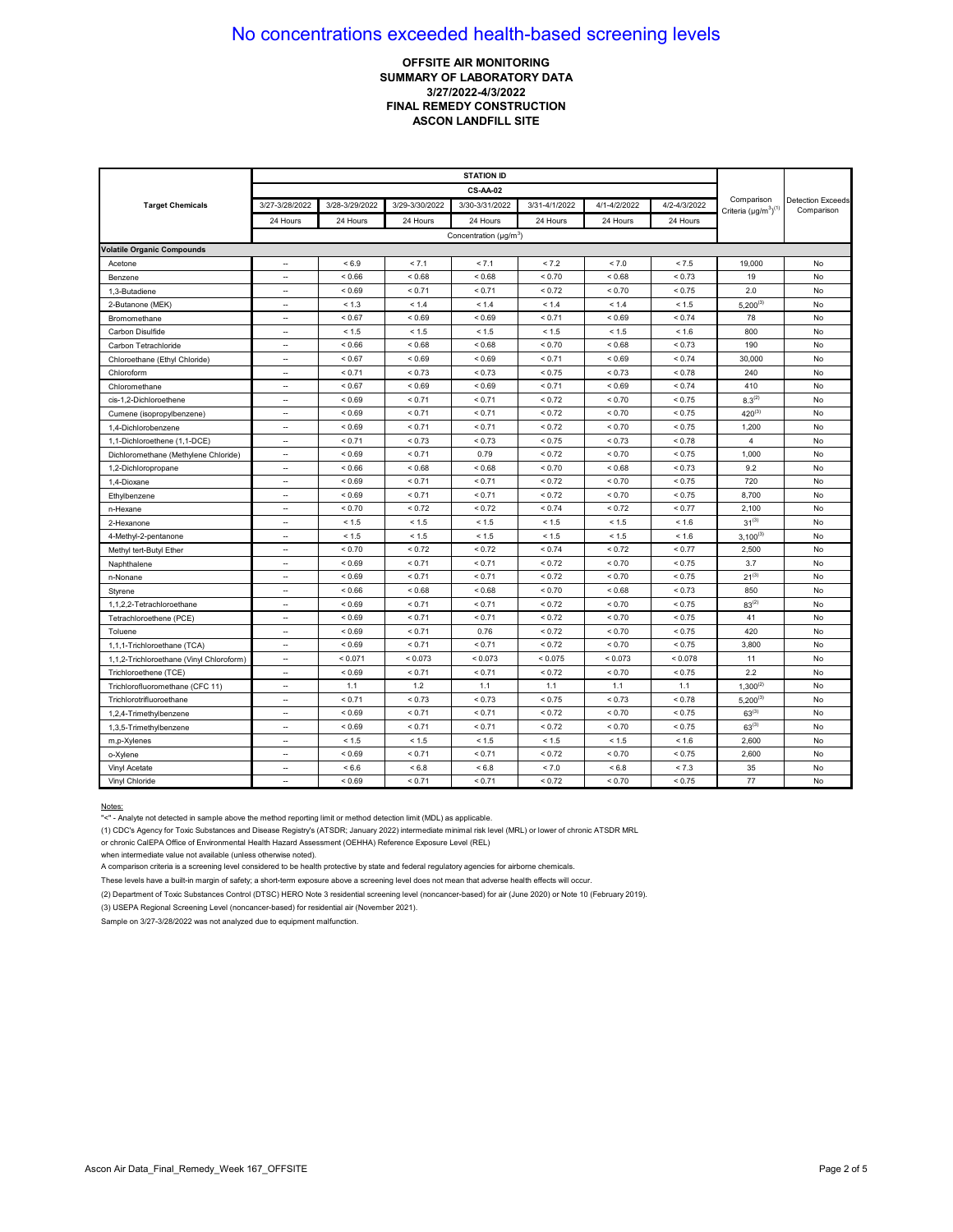## **OFFSITE AIR MONITORING SUMMARY OF LABORATORY DATA 3/27/2022-4/3/2022 FINAL REMEDY CONSTRUCTION ASCON LANDFILL SITE**

|                                          |                |                |                | <b>CS-AA-03</b>                    |               |              |              |                                            |                                        |
|------------------------------------------|----------------|----------------|----------------|------------------------------------|---------------|--------------|--------------|--------------------------------------------|----------------------------------------|
| <b>Target Chemicals</b>                  | 3/27-3/28/2022 | 3/28-3/29/2022 | 3/29-3/30/2022 | 3/30-3/31/2022                     | 3/31-4/1/2022 | 4/1-4/2/2022 | 4/2-4/3/2022 | Comparison<br>Criteria $(\mu q/m^3)^{(1)}$ | <b>Detection Exceeds</b><br>Comparison |
|                                          | 24 Hours       | 24 Hours       | 24 Hours       | 24 Hours                           | 24 Hours      | 24 Hours     | 24 Hours     |                                            |                                        |
|                                          |                |                |                | Concentration (µg/m <sup>3</sup> ) |               |              |              |                                            |                                        |
| <b>Volatile Organic Compounds</b>        |                |                |                |                                    |               |              |              |                                            |                                        |
| Acetone                                  | < 7.2          | < 6.7          | < 7.2          | < 7.3                              | < 7.2         | < 6.8        | < 7.1        | 19,000                                     | No                                     |
| Benzene                                  | ${}_{0.70}$    | < 0.64         | ${}_{0.69}$    | < 0.70                             | < 0.70        | ${}_{0.66}$  | ${}_{0.69}$  | 19                                         | No                                     |
| 1,3-Butadiene                            | < 0.72         | < 0.67         | < 0.72         | < 0.73                             | < 0.72        | ${}_{0.68}$  | < 0.71       | 2.0                                        | No                                     |
| 2-Butanone (MEK)                         | < 1.4          | < 1.3          | < 1.4          | < 1.4                              | < 1.4         | < 1.3        | < 1.4        | $5,200^{(3)}$                              | No                                     |
| Bromomethane                             | < 0.71         | < 0.65         | < 0.70         | < 0.71                             | < 0.71        | < 0.67       | ${}_{0.70}$  | 78                                         | No                                     |
| Carbon Disulfide                         | < 1.5          | < 1.4          | < 1.5          | < 1.5                              | < 1.5         | < 1.4        | < 1.5        | 800                                        | No                                     |
| Carbon Tetrachloride                     | < 0.70         | ${}_{0.64}$    | ${}_{<0.69}$   | < 0.70                             | ${}_{0.70}$   | < 0.66       | ${}_{0.69}$  | 190                                        | No                                     |
| Chloroethane (Ethyl Chloride)            | < 0.71         | < 0.65         | ${}_{0.70}$    | < 0.71                             | < 0.71        | < 0.67       | < 0.70       | 30,000                                     | No                                     |
| Chloroform                               | < 0.75         | ${}_{0.69}$    | < 0.75         | < 0.76                             | < 0.75        | < 0.71       | < 0.74       | 240                                        | No                                     |
| Chloromethane                            | < 0.71         | ${}_{<0.65}$   | ${}_{0.70}$    | < 0.71                             | < 0.71        | ${}_{0.67}$  | ${}_{0.70}$  | 410                                        | No                                     |
| cis-1,2-Dichloroethene                   | < 0.72         | < 0.67         | < 0.72         | < 0.73                             | < 0.72        | < 0.68       | < 0.71       | $8.3^{(2)}$                                | No                                     |
| Cumene (Isopropylbenzene)                | < 0.72         | < 0.67         | < 0.72         | < 0.73                             | < 0.72        | < 0.68       | < 0.71       | $420^{(3)}$                                | No                                     |
| 1.4-Dichlorobenzene                      | < 0.72         | < 0.67         | < 0.72         | < 0.73                             | < 0.72        | < 0.68       | < 0.71       | 1,200                                      | No                                     |
| 1,1-Dichloroethene (1,1-DCE)             | < 0.75         | ${}_{0.69}$    | < 0.75         | < 0.76                             | < 0.75        | < 0.71       | < 0.74       | 4                                          | No                                     |
| Dichloromethane (Methylene Chloride)     | < 0.72         | ${}_{0.67}$    | < 0.72         | < 0.73                             | ${}_{0.72}$   | ${}_{0.68}$  | < 0.71       | 1,000                                      | No                                     |
| 1,2-Dichloropropane                      | < 0.70         | ${}_{0.64}$    | ${}_{0.69}$    | < 0.70                             | < 0.70        | ${}_{0.66}$  | ${}_{0.69}$  | 9.2                                        | No                                     |
| 1.4-Dioxane                              | < 0.72         | < 0.67         | < 0.72         | < 0.73                             | ${}_{0.72}$   | ${}_{0.68}$  | < 0.71       | 720                                        | No                                     |
| Ethylbenzene                             | < 0.72         | < 0.67         | < 0.72         | < 0.73                             | < 0.72        | < 0.68       | < 0.71       | 8,700                                      | No                                     |
| n-Hexane                                 | < 0.74         | < 0.68         | < 0.73         | < 0.74                             | < 0.74        | < 0.69       | < 0.73       | 2,100                                      | No                                     |
| 2-Hexanone                               | < 1.5          | < 1.4          | < 1.5          | < 1.5                              | < 1.5         | < 1.4        | < 1.5        | $31^{(3)}$                                 | No                                     |
| 4-Methyl-2-pentanone                     | < 1.5          | < 1.4          | < 1.5          | < 1.5                              | < 1.5         | < 1.4        | < 1.5        | $3,100^{(3)}$                              | No                                     |
| Methyl tert-Butyl Ether                  | < 0.74         | ${}_{0.68}$    | < 0.73         | < 0.74                             | ${}_{0.74}$   | < 0.69       | ${}_{0.73}$  | 2,500                                      | No                                     |
| Naphthalene                              | < 0.72         | < 0.67         | < 0.72         | < 0.73                             | < 0.72        | < 0.68       | < 0.71       | 3.7                                        | No                                     |
| n-Nonane                                 | < 0.72         | ${}< 0.67$     | < 0.72         | < 0.73                             | ${}_{0.72}$   | ${}_{0.68}$  | < 0.71       | $21^{(3)}$                                 | No                                     |
| Styrene                                  | < 0.70         | ${}_{0.64}$    | < 0.69         | < 0.70                             | < 0.70        | < 0.66       | ${}_{<0.69}$ | 850                                        | No                                     |
| 1,1,2,2-Tetrachloroethane                | < 0.72         | < 0.67         | < 0.72         | < 0.73                             | < 0.72        | < 0.68       | < 0.71       | $83^{(2)}$                                 | No                                     |
| Tetrachloroethene (PCE)                  | < 0.72         | < 0.67         | < 0.72         | < 0.73                             | < 0.72        | < 0.68       | < 0.71       | 41                                         | No                                     |
| Toluene                                  | < 0.72         | < 0.67         | < 0.72         | < 0.73                             | < 0.72        | ${}_{0.68}$  | < 0.71       | 420                                        | No                                     |
| 1,1,1-Trichloroethane (TCA)              | ${}_{0.72}$    | < 0.67         | ${}_{0.72}$    | < 0.73                             | < 0.72        | ${}_{0.68}$  | < 0.71       | 3,800                                      | No                                     |
| 1,1,2-Trichloroethane (Vinyl Chloroform) | < 0.075        | < 0.069        | < 0.075        | < 0.076                            | < 0.075       | < 0.071      | < 0.074      | 11                                         | No                                     |
| Trichloroethene (TCE)                    | < 0.72         | ${}_{0.67}$    | < 0.72         | < 0.73                             | ${}_{0.72}$   | ${}_{0.68}$  | < 0.71       | 2.2                                        | No                                     |
| Trichlorofluoromethane (CFC 11)          | 1.1            | 1.1            | 1.2            | 1.1                                | 1.1           | 1.1          | 1.2          | $1,300^{(2)}$                              | No                                     |
| Trichlorotrifluoroethane                 | < 0.75         | ${}_{0.69}$    | < 0.75         | < 0.76                             | < 0.75        | < 0.71       | < 0.74       | $5,200^{(3)}$                              | No                                     |
| 1,2,4-Trimethylbenzene                   | < 0.72         | < 0.67         | < 0.72         | < 0.73                             | < 0.72        | < 0.68       | < 0.71       | $63^{(3)}$                                 | No                                     |
| 1,3,5-Trimethylbenzene                   | < 0.72         | < 0.67         | < 0.72         | < 0.73                             | < 0.72        | ${}_{0.68}$  | < 0.71       | $63^{(3)}$                                 | No                                     |
| m,p-Xylenes                              | < 1.5          | < 1.4          | < 1.5          | < 1.5                              | < 1.5         | < 1.4        | < 1.5        | 2,600                                      | No                                     |
| o-Xylene                                 | < 0.72         | < 0.67         | < 0.72         | < 0.73                             | ${}_{0.72}$   | ${}_{0.68}$  | < 0.71       | 2,600                                      | No                                     |
| Vinyl Acetate                            | < 7.0          | < 6.4          | ${}_{5.9}$     | < 7.0                              | < 7.0         | ${}_{6.6}$   | < 6.9        | 35                                         | No                                     |
| Vinyl Chloride                           | < 0.72         | ${}_{0.67}$    | ${}_{0.72}$    | < 0.73                             | < 0.72        | ${}_{0.68}$  | < 0.71       | 77                                         | No                                     |

#### Notes:

"<" - Analyte not detected in sample above the method reporting limit or method detection limit (MDL) as applicable.

(1) CDC's Agency for Toxic Substances and Disease Registry's (ATSDR; January 2022) intermediate minimal risk level (MRL) or lower of chronic ATSDR MRL

or chronic CalEPA Office of Environmental Health Hazard Assessment (OEHHA) Reference Exposure Level (REL)

when intermediate value not available (unless otherwise noted).

A comparison criteria is a screening level considered to be health protective by state and federal regulatory agencies for airborne chemicals.

These levels have a built-in margin of safety; a short-term exposure above a screening level does not mean that adverse health effects will occur.

(2) Department of Toxic Substances Control (DTSC) HERO Note 3 residential screening level (noncancer-based) for air (June 2020) or Note 10 (February 2019).

(3) USEPA Regional Screening Level (noncancer-based) for residential air (November 2021).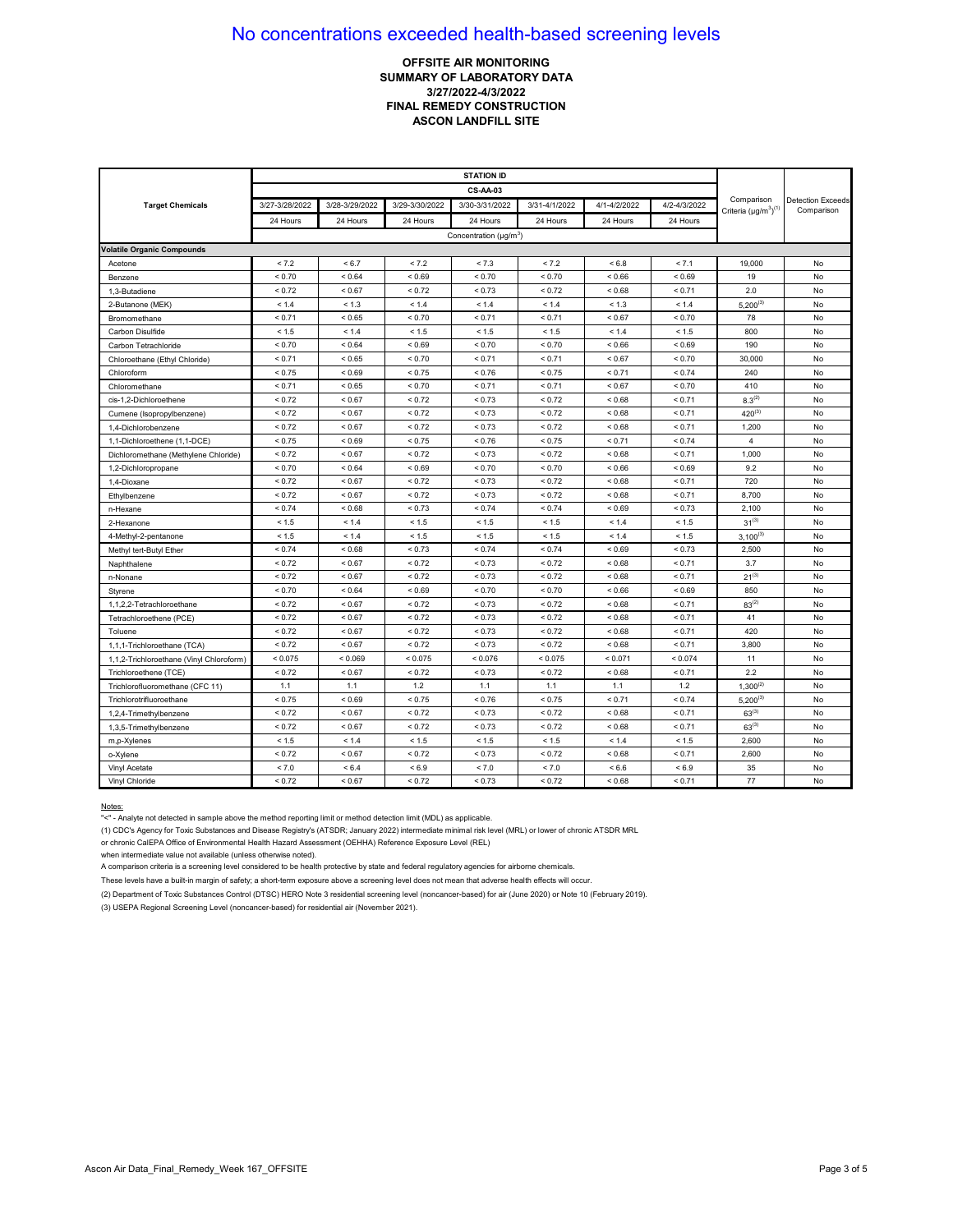## **OFFSITE AIR MONITORING SUMMARY OF LABORATORY DATA 3/27/2022-4/3/2022 FINAL REMEDY CONSTRUCTION ASCON LANDFILL SITE**

|                                          | <b>STATION ID</b> |                |                |                                          |               |              |               |                                            |                                        |
|------------------------------------------|-------------------|----------------|----------------|------------------------------------------|---------------|--------------|---------------|--------------------------------------------|----------------------------------------|
|                                          |                   |                |                |                                          |               |              |               |                                            |                                        |
| <b>Target Chemicals</b>                  | 3/27-3/28/2022    | 3/28-3/29/2022 | 3/29-3/30/2022 | 3/30-3/31/2022                           | 3/31-4/1/2022 | 4/1-4/2/2022 | 4/2-4/3/2022  | Comparison<br>Criteria $(\mu g/m^3)^{(1)}$ | <b>Detection Exceeds</b><br>Comparison |
|                                          | 24 Hours          | 24 Hours       | 24 Hours       | 24 Hours                                 | 24 Hours      | 24 Hours     | 24 Hours      |                                            |                                        |
|                                          |                   |                |                | Concentration ( $\mu$ g/m <sup>3</sup> ) |               |              |               |                                            |                                        |
| <b>Volatile Organic Compounds</b>        |                   |                |                |                                          |               |              |               |                                            |                                        |
| Acetone                                  | < 6.5             | < 12           | < 7.1          | ${}_{5.9}$                               | 8.1           | < 7.2        | < 7.3         | 19,000                                     | No                                     |
| Benzene                                  | ${}_{0.63}$       | < 1.2          | ${}_{0.69}$    | ${}_{0.66}$                              | ${}_{0.67}$   | ${}_{0.69}$  | < 0.71        | 19                                         | No                                     |
| 1,3-Butadiene                            | < 0.65            | < 1.2          | < 0.71         | < 0.69                                   | < 0.70        | < 0.72       | ${}_{0.73}$   | 2.0                                        | No                                     |
| 2-Butanone (MEK)                         | < 1.3             | < 2.4          | < 1.4          | < 1.3                                    | < 1.3         | < 1.4        | < 1.4         | $5,200^{(3)}$                              | No                                     |
| Bromomethane                             | < 0.64            | < 1.2          | < 0.70         | < 0.67                                   | ${}_{0.68}$   | < 0.70       | < 0.72        | 78                                         | No                                     |
| Carbon Disulfide                         | < 1.4             | < 2.6          | < 1.5          | < 1.5                                    | < 1.5         | < 1.5        | < 1.6         | 800                                        | No                                     |
| Carbon Tetrachloride                     | ${}_{0.63}$       | < 1.2          | ${}_{0.69}$    | ${}< 0.66$                               | < 0.67        | ${}_{0.69}$  | < 0.71        | 190                                        | No                                     |
| Chloroethane (Ethyl Chloride)            | ${}_{0.64}$       | < 1.2          | < 0.70         | < 0.67                                   | ${}_{0.68}$   | < 0.70       | < 0.72        | 30,000                                     | No                                     |
| Chloroform                               | < 0.68            | < 1.3          | < 0.74         | < 0.71                                   | < 0.72        | < 0.75       | < 0.76        | 240                                        | No                                     |
| Chloromethane                            | ${}_{0.64}$       | < 1.2          | < 0.70         | < 0.67                                   | < 0.68        | < 0.70       | < 0.72        | 410                                        | No                                     |
| cis-1.2-Dichloroethene                   | < 0.65            | < 1.2          | < 0.71         | < 0.69                                   | < 0.70        | < 0.72       | < 0.73        | $8.3^{(2)}$                                | No                                     |
| Cumene (Isopropylbenzene)                | < 0.65            | < 1.2          | < 0.71         | < 0.69                                   | < 0.70        | ${}_{0.72}$  | < 0.73        | $420^{(3)}$                                | No                                     |
| 1.4-Dichlorobenzene                      | < 0.65            | < 1.2          | < 0.71         | ${}_{0.69}$                              | ${}_{0.70}$   | < 0.72       | < 0.73        | 1,200                                      | No                                     |
| 1,1-Dichloroethene (1,1-DCE)             | ${}_{0.68}$       | < 1.3          | < 0.74         | < 0.71                                   | < 0.72        | ${}_{0.75}$  | ${}_{0.76}$   | $\overline{4}$                             | No                                     |
| Dichloromethane (Methylene Chloride)     | < 0.65            | < 1.2          | < 0.71         | < 0.69                                   | < 0.70        | < 0.72       | < 0.73        | 1,000                                      | No                                     |
| 1,2-Dichloropropane                      | ${}_{0.63}$       | < 1.2          | < 0.69         | < 0.66                                   | < 0.67        | < 0.69       | < 0.71        | 9.2                                        | No                                     |
| 1,4-Dioxane                              | ${}_{<0.65}$      | < 1.2          | < 0.71         | ${}_{0.69}$                              | ${}_{0.70}$   | ${}_{0.72}$  | ${}_{0.73}$   | 720                                        | No                                     |
| Ethylbenzene                             | < 0.65            | < 1.2          | < 0.71         | < 0.69                                   | < 0.70        | < 0.72       | < 0.73        | 8,700                                      | No                                     |
| n-Hexane                                 | < 0.66            | < 1.2          | < 0.73         | < 0.70                                   | < 0.71        | < 0.73       | < 0.75        | 2,100                                      | No                                     |
| 2-Hexanone                               | < 1.4             | < 2.6          | < 1.5          | < 1.5                                    | < 1.5         | < 1.5        | < 1.6         | $31^{(3)}$                                 | No                                     |
| 4-Methyl-2-pentanone                     | < 1.4             | < 2.6          | < 1.5          | < 1.5                                    | < 1.5         | < 1.5        | < 1.6         | $3,100^{(3)}$                              | No                                     |
| Methyl tert-Butyl Ether                  | ${}_{0.66}$       | < 1.2          | < 0.73         | < 0.70                                   | < 0.71        | < 0.73       | < 0.75        | 2,500                                      | No                                     |
| Naphthalene                              | < 0.65            | < 1.2          | < 0.71         | < 0.69                                   | < 0.70        | < 0.72       | < 0.73        | 3.7                                        | No                                     |
| n-Nonane                                 | ${}_{<0.65}$      | < 1.2          | < 0.71         | ${}_{0.69}$                              | < 0.70        | ${}_{0.72}$  | ${}_{0.73}$   | $21^{(3)}$                                 | No                                     |
| Styrene                                  | < 0.63            | < 1.2          | ${}_{0.69}$    | ${}_{0.66}$                              | < 0.67        | ${}_{0.69}$  | < 0.71        | 850                                        | No                                     |
| 1,1,2,2-Tetrachloroethane                | ${}_{<0.65}$      | < 1.2          | < 0.71         | < 0.69                                   | < 0.70        | < 0.72       | < 0.73        | $83^{(2)}$                                 | No                                     |
| Tetrachloroethene (PCE)                  | < 0.65            | < 1.2          | < 0.71         | ${}_{0.69}$                              | ${}_{0.70}$   | ${}_{0.72}$  | < 0.73        | 41                                         | No                                     |
| Toluene                                  | ${}_{<0.65}$      | < 1.2          | < 0.71         | ${}_{0.69}$                              | ${}_{0.70}$   | ${}_{0.72}$  | ${}_{0.73}$   | 420                                        | No                                     |
| 1,1,1-Trichloroethane (TCA)              | ${}< 0.65$        | < 1.2          | < 0.71         | < 0.69                                   | < 0.70        | < 0.72       | < 0.73        | 3,800                                      | No                                     |
| 1,1,2-Trichloroethane (Vinyl Chloroform) | < 0.068           | < 0.13         | < 0.074        | < 0.071                                  | < 0.072       | < 0.075      | < 0.076       | 11                                         | No                                     |
| Trichloroethene (TCE)                    | < 0.65            | < 1.2          | < 0.71         | ${}_{0.69}$                              | ${}_{0.70}$   | < 0.72       | ${}_{0.73}$   | 2.2                                        | No                                     |
| Trichlorofluoromethane (CFC 11)          | 1.1               | 1.3            | 1.2            | 1.1                                      | 1.1           | 1.1          | 1.1           | $1,300^{(2)}$                              | No                                     |
| Trichlorotrifluoroethane                 | < 0.68            | < 1.3          | < 0.74         | < 0.71                                   | ${}_{0.72}$   | < 0.75       | ${}_{0.76}$   | $5,200^{(3)}$                              | No                                     |
| 1,2,4-Trimethylbenzene                   | < 0.65            | < 1.2          | < 0.71         | < 0.69                                   | < 0.70        | < 0.72       | < 0.73        | $63^{(3)}$                                 | No                                     |
| 1,3,5-Trimethylbenzene                   | < 0.65            | < 1.2          | < 0.71         | < 0.69                                   | < 0.70        | ${}_{0.72}$  | < 0.73        | $63^{(3)}$                                 | No                                     |
| m,p-Xylenes                              | < 1.4             | < 2.6          | < 1.5          | < 1.5                                    | < 1.5         | $< 1.5$      | < 1.6         | 2,600                                      | No                                     |
| o-Xylene                                 | ${}_{<0.65}$      | < 1.2          | < 0.71         | < 0.69                                   | < 0.70        | < 0.72       | ${}_{< 0.73}$ | 2,600                                      | No                                     |
| Vinyl Acetate                            | < 6.3             | < 12           | ${}_{5.9}$     | < 6.6                                    | < 6.7         | ${}_{6.9}$   | < 7.1         | 35                                         | No                                     |
| Vinyl Chloride                           | ${}_{<0.65}$      | < 1.2          | < 0.71         | ${}_{0.69}$                              | ${}_{0.70}$   | ${}_{0.72}$  | ${}_{0.73}$   | 77                                         | No                                     |

#### Notes:

"<" - Analyte not detected in sample above the method reporting limit or method detection limit (MDL) as applicable.

(1) CDC's Agency for Toxic Substances and Disease Registry's (ATSDR; January 2022) intermediate minimal risk level (MRL) or lower of chronic ATSDR MRL

or chronic CalEPA Office of Environmental Health Hazard Assessment (OEHHA) Reference Exposure Level (REL)

when intermediate value not available (unless otherwise noted).

A comparison criteria is a screening level considered to be health protective by state and federal regulatory agencies for airborne chemicals.

These levels have a built-in margin of safety; a short-term exposure above a screening level does not mean that adverse health effects will occur.

(2) Department of Toxic Substances Control (DTSC) HERO Note 3 residential screening level (noncancer-based) for air (June 2020) or Note 10 (February 2019).

(3) USEPA Regional Screening Level (noncancer-based) for residential air (November 2021).

Sample on 3/27-3/28/2022 validated results are considered estimated.

Sample on 3/28-3/29/2022 is a time-weighted average reported from two samples consecutively collected over a 24-hr period.